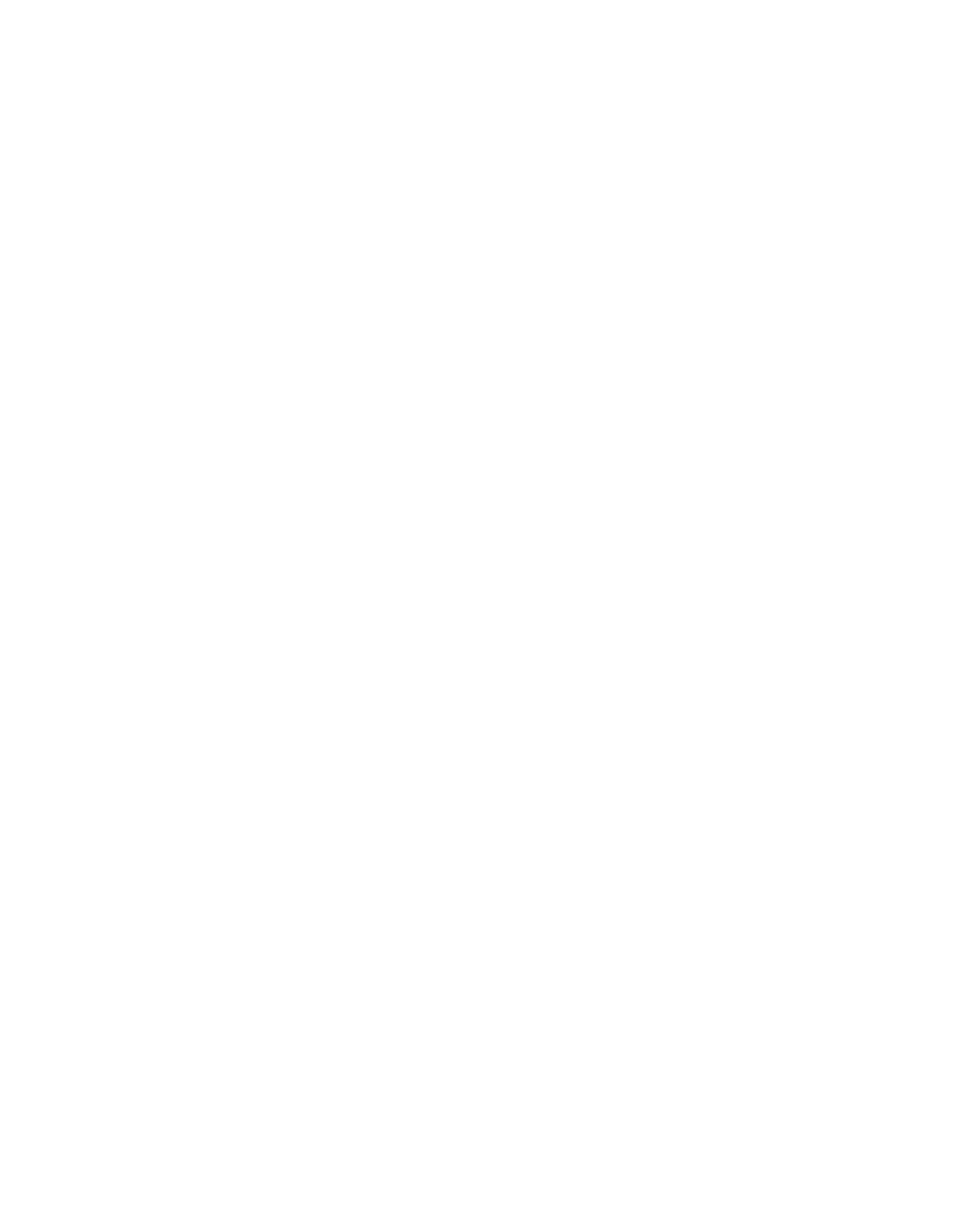## **Washington County Co-op 2010 Deer Report**

*By Stephanie Damron, Texas Parks & Wildlife* 

big thanks goes out to all of the individuals who spent time recording their incidental sightings for deer in Washington County. The 2010 data set shows that co-op members identified and recorded a total of 4,235 deer resulting in 929 bucks, 2,096 does, and 1,210 fawns. This calculates to an amazing 1 buck per 2.2 does and a county average of 58% fawn survival rate. The 58% fawn survival rate is up 26% from last year's low of 32% fawn survival rate. As seen in CHART 1 the fawn survival rate continues to stay on an upward trend. Rocky Creek WMA reported the highest rate within the county with 69% of their fawns surviving this year. SEE CHART 2

The results of this survey demonstrate that the efforts of coop members and others are having a positive impact on the deer herd. There is a direct correlation between high fawn survival

rates and the deer population increasing within the county. Without replacement fawns a deer population will not increase. It is very important to provide adequate fawning cover and proper nutrition during the fawning period to keep the fawn survival rates up.

I want to say a special thanks to the members who sent in daytime sightings, this valuable data can reflect the overall health of the herd and assist in making recommendations to benefit the deer population within the county.

Keep up the good work and feel free to call if you have any questions:

Stephanie Damron Texas Parks and Wildlife Department (979) 277-6297, stephanie.damron@tpwd.state.tx.us

Chart 1

Chart 2

## **Washington County Percent Fawns All WMA's Combined 1996-2010**